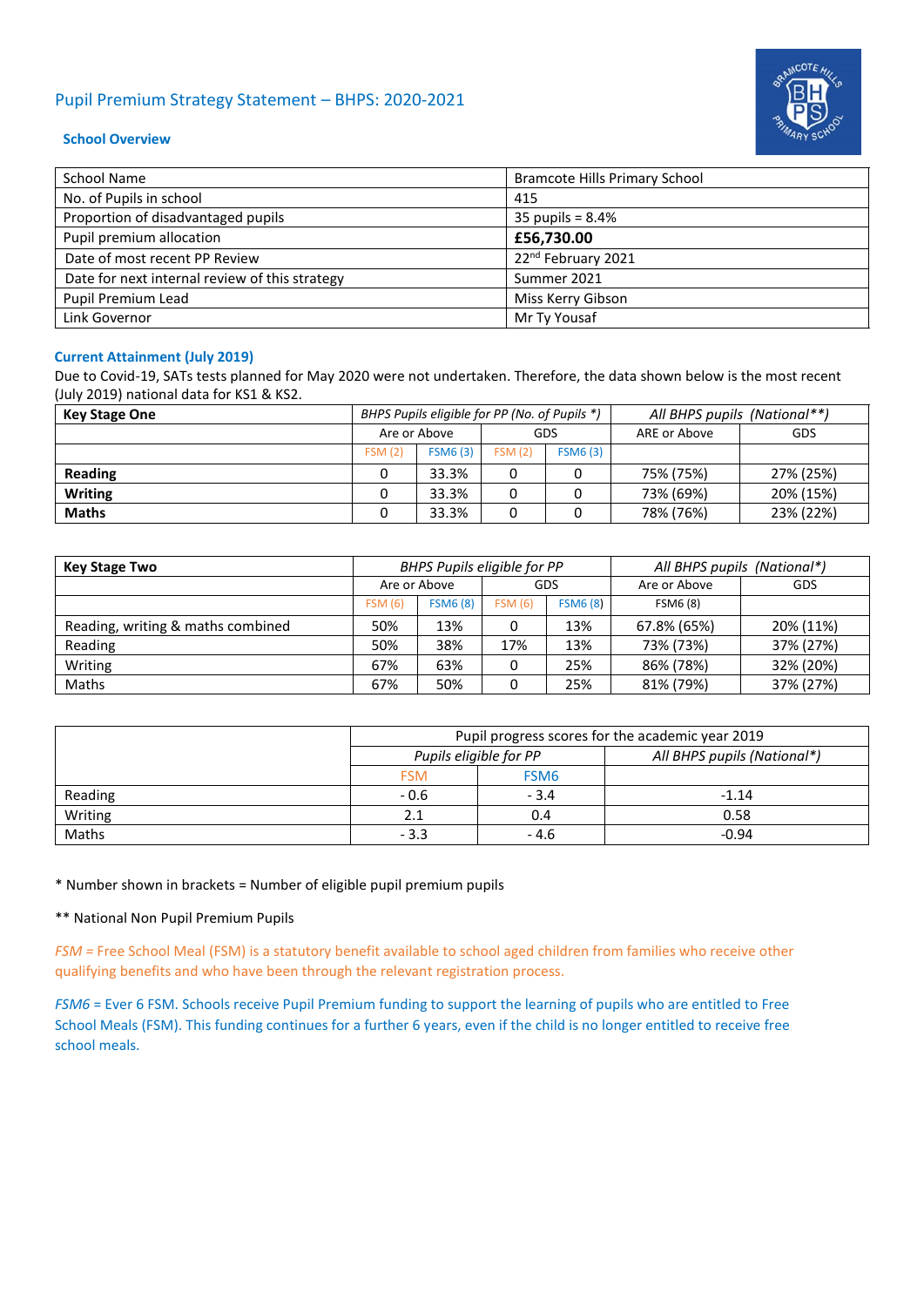# Strategy aims for disadvantaged pupils

|                                                                 | <b>Desired Outcomes</b>                                                      |                                      |                                                                                |                                   |                                                                               |  |
|-----------------------------------------------------------------|------------------------------------------------------------------------------|--------------------------------------|--------------------------------------------------------------------------------|-----------------------------------|-------------------------------------------------------------------------------|--|
| <b>Priority Measure</b>                                         |                                                                              | Meeting the expected standard at the |                                                                                |                                   | <b>Achieving Greater Depth</b>                                                |  |
|                                                                 |                                                                              | end of KS2 (2021)                    |                                                                                | Standard at the end of KS2 (2021) |                                                                               |  |
| 1. All PP children to achieve SIP based targets in reading and  | All                                                                          | Reading                              | $53/59 = 90\%$                                                                 | Reading                           | $27/59 = 45%$                                                                 |  |
| maths (informed by FFT top 20% of schools) (Measured by         | Pupils                                                                       | <b>Writing</b>                       | $50/59 = 85%$                                                                  | <b>Writing</b>                    | $14/59 = 25%$                                                                 |  |
| attainment data)                                                |                                                                              | <b>Maths</b>                         | $53/59 = 90%$                                                                  | <b>Maths</b>                      | $27/59 = 45%$                                                                 |  |
|                                                                 |                                                                              | <b>RWM</b>                           | $47/59 = 80%$                                                                  | <b>RWM</b>                        | $12/59 = 20%$                                                                 |  |
|                                                                 | PP                                                                           | Reading                              | $8/9 = 89%$                                                                    | Reading                           | $1/9 = 11%$                                                                   |  |
|                                                                 | Pupils                                                                       | <b>Writing</b>                       | $8/9 = 89%$                                                                    | <b>Writing</b>                    | $1/9 = 11%$                                                                   |  |
|                                                                 |                                                                              | <b>Maths</b>                         | $8/9 = 89%$                                                                    | <b>Maths</b>                      | $1/9 = 11%$                                                                   |  |
|                                                                 |                                                                              | <b>RWM</b>                           | $8/9 = 89%$                                                                    | <b>RWM</b>                        | $1/9 = 11%$                                                                   |  |
| 2. Children are keen to learn and support is given to help      |                                                                              |                                      |                                                                                |                                   | Teachers report greater engagement in lessons and less low level disruption.  |  |
| address emotional issues which impact on work. (Measured        | Behaviour audit shows a reduction in behaviour incidents involving specific  |                                      |                                                                                |                                   |                                                                               |  |
| by learning walks and teacher dialogue)                         | named children.                                                              |                                      |                                                                                |                                   |                                                                               |  |
| 3. Children are able to articulate how they learn best and use  |                                                                              |                                      | Pupil trail shows that children consistently use the agreed language of        |                                   |                                                                               |  |
| the agreed language of learning. They are able to view          |                                                                              |                                      | learning and can describe how they learn best. At least 25% of PP children     |                                   |                                                                               |  |
| mistakes and learning struggles as a key part of the learning   |                                                                              |                                      | will have made accelerated progress in reading, writing and maths.             |                                   |                                                                               |  |
| process and display the 4Rs (resilience, resourcefulness,       |                                                                              |                                      |                                                                                |                                   |                                                                               |  |
| reciprocity and reflection) (Measured by PP pupil trail)        |                                                                              |                                      |                                                                                |                                   |                                                                               |  |
| 4. There will be fewer playtime incidents involving specific PP |                                                                              |                                      | Behaviour audit shows a significant decrease in the amount of behaviour        |                                   |                                                                               |  |
| children (Measured by termly Scholar Pack behaviour audit)      |                                                                              |                                      | incidents involving specific children.                                         |                                   |                                                                               |  |
| 5. Attendance will be in line with their peers. (Measured by    |                                                                              |                                      |                                                                                |                                   | Attendance of PP children will have increased and be in mostly line with non- |  |
| monthly attendance audit)                                       |                                                                              |                                      | PP children. 90% of all PP children will have attendance of at least 95%.      |                                   |                                                                               |  |
| 6. There is an increase of parental engagement with school life |                                                                              |                                      | Evidence of parental attendance at school events e.g. parents evenings,        |                                   |                                                                               |  |
| and their child's work. (Measured by attendance at parents'     | shows, class activities.                                                     |                                      |                                                                                |                                   |                                                                               |  |
| evening and school events)                                      |                                                                              |                                      |                                                                                |                                   |                                                                               |  |
| 7. There are no barriers to children attending enrichment and   | Uptake of children attending extra - curricular activities increases. All PP |                                      |                                                                                |                                   |                                                                               |  |
| extra - curricular activities. (Measured by audit of after-     | children attend residential visits.                                          |                                      |                                                                                |                                   |                                                                               |  |
| school clubs attendance)                                        |                                                                              |                                      | This priority is (at the time of writing) impacted on the current restrictions |                                   |                                                                               |  |
|                                                                 |                                                                              |                                      | placed on enrichment activities due to Covid-19                                |                                   |                                                                               |  |
|                                                                 |                                                                              |                                      |                                                                                |                                   |                                                                               |  |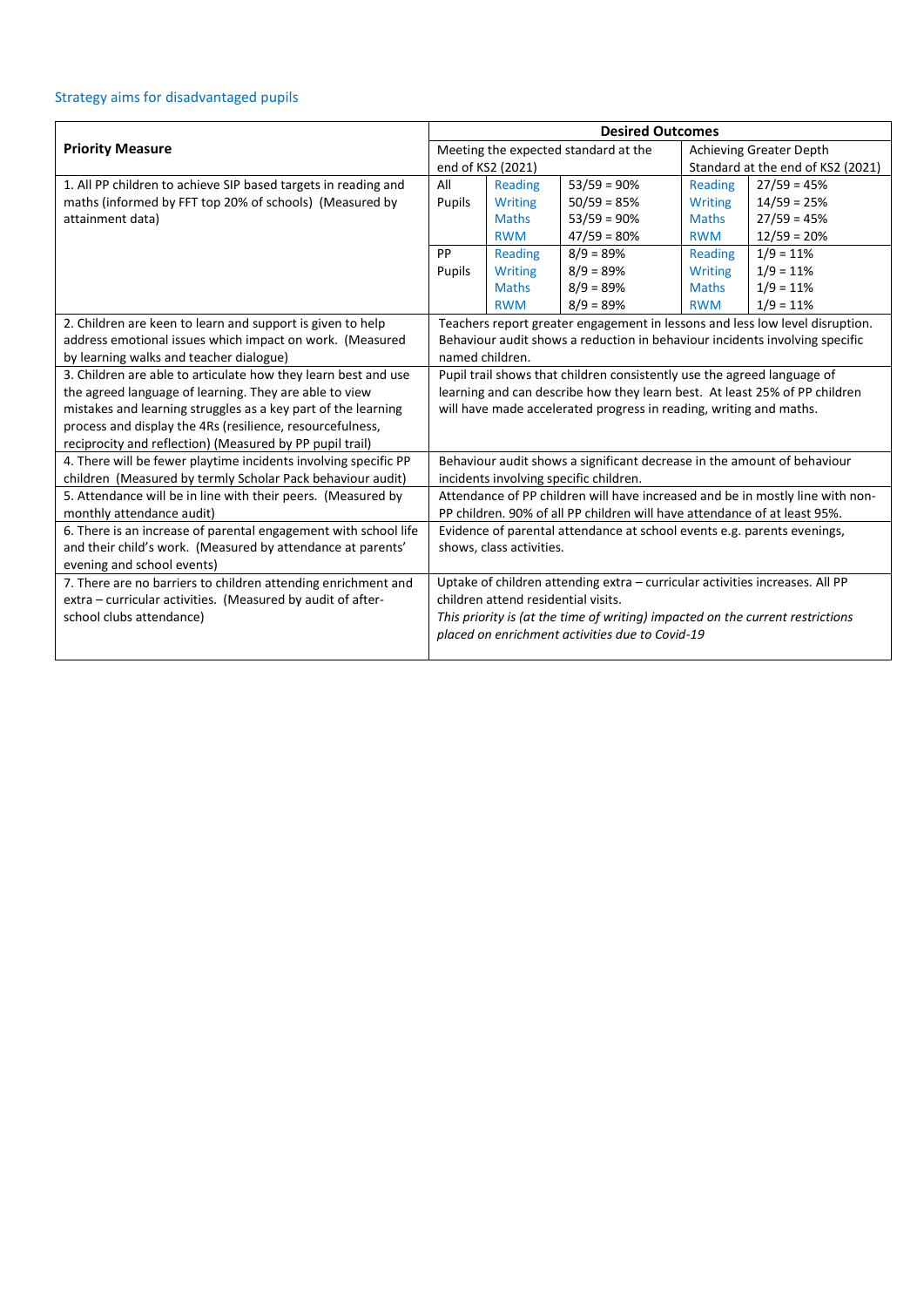# Teaching priorities for current academic year

| Barriers to learning for teaching<br>priorities to be addressed        | Some children have limited Maths and English skills (poor phonic knowledge, poor sight vocabulary,<br>limited vocabulary, poor word-retrieval, difficulty with inference and making comparisons with other |
|------------------------------------------------------------------------|------------------------------------------------------------------------------------------------------------------------------------------------------------------------------------------------------------|
|                                                                        | texts). Their attainment is behind that of their peers.                                                                                                                                                    |
|                                                                        | Some children are not able to take charge of their own learning and do not understand the language of<br>learning (metacognition).                                                                         |
|                                                                        | A very small number of PP children are presenting some challenging behaviours at playtime.                                                                                                                 |
|                                                                        | The following strategies have been devised to offset the barriers to learning, described above                                                                                                             |
| Aim                                                                    | Activity                                                                                                                                                                                                   |
| To develop a school wide strategy for                                  | • There is a written blended learning strategy in place that is communicated to all                                                                                                                        |
| blended learning that secures a                                        | • The blended learning strategy is facilitated by the appropriate infrastructure including relevant                                                                                                        |
| continuation of intended learning, in<br>the event of COVID-19 related | hardware, software and safety procedures.                                                                                                                                                                  |
| disruption for onsite learning for an                                  | • Staff knowledge and understanding of the school's approach to blended learning to ensure a                                                                                                               |
| individual, group or all children in the                               | seamless transition between home and school -based learning.                                                                                                                                               |
| school                                                                 | • Children are equipped with the necessary independent learning skills to enable them to access the                                                                                                        |
|                                                                        | planned curriculum through a blended approach.<br>• Engage parents and carers with the school's blended approach so that they are confident to support                                                     |
|                                                                        | their children during any period of partial closure.                                                                                                                                                       |
| To devise and implement a Post                                         | • 20 minutes daily physical activity - this is aspirational                                                                                                                                                |
| Covid19 Recovery Curriculum                                            | • Reading recovery plan detailed in curriculum recovery document                                                                                                                                           |
|                                                                        | . Twice weekly PSHE sessions that focus on lockdown experiences and children's emotions about                                                                                                              |
|                                                                        | returning to school                                                                                                                                                                                        |
|                                                                        | . Develop a list of the 'fundamental fives' for each year group (These are the areas where we feel                                                                                                         |
|                                                                        | learning may have been lost as a result of the Covid-19 closure Assess the children in terms of these                                                                                                      |
|                                                                        | fundamental fives and analyse by attainment and prior attainment groups).                                                                                                                                  |
|                                                                        | • Baseline assessments completed and analysed by attainment and prior attainment groups                                                                                                                    |
|                                                                        | • Analyse the above data with respect to vulnerable groups                                                                                                                                                 |
|                                                                        | • Plan and implement catch up plans for target groups and children                                                                                                                                         |
|                                                                        | • Classroom display focussing on children's experiences of lockdown.                                                                                                                                       |
| To ensure that the attainment of                                       | Fully implement the new teaching and learning policy and curriculum plan.                                                                                                                                  |
| disadvantaged pupils is at least good                                  | • Establish a 'So what' culture (So what are we going to do about it?)                                                                                                                                     |
| and their rates of progress are at<br>least good and in some areas     | · Establish a 'no excuse' culture                                                                                                                                                                          |
| accelerated                                                            | • Stimulate children's pride in their learning and develop ways for them to challenge themselves<br>• Develop metacognition approaches                                                                     |
|                                                                        | • Ensure strategies for intervention at the point of learning                                                                                                                                              |
|                                                                        | • Teacher led pre/post teach.                                                                                                                                                                              |
|                                                                        | • Interventions to be part of quality first teaching rather than TA withdrawal                                                                                                                             |
|                                                                        | • Fortnightly work scrutiny of sampled PP to be carried out by UPR staff - include children when                                                                                                           |
|                                                                        | appropriate for some of meeting $-$ Raise aspiration                                                                                                                                                       |
|                                                                        | . Regular staff training time to compare the work produced by PP children and to highlight                                                                                                                 |
|                                                                        | appropriate action to take                                                                                                                                                                                 |
|                                                                        | • Carry out termly review of which are the most effective strategies for promoting progress of                                                                                                             |
|                                                                        | disadvantaged children                                                                                                                                                                                     |
| To fully implement the new Teaching                                    | . Review and fully implement the 'Climate for Learning' section of the policy                                                                                                                              |
| and Learning Policy and Curriculum<br>Statement                        | • Review the schools' approach to developing metacognition and how we promote the 4 learning                                                                                                               |
|                                                                        | powers. CPD for staff.                                                                                                                                                                                     |
|                                                                        | • Carry out research and train staff in the notion of 'Purpose' from our SPARK curriculum<br>• Further explore how we provide scaffolds for children to meet challenging learning objectives CPD           |
|                                                                        | for staff.                                                                                                                                                                                                 |
|                                                                        | • Explore and innovate how we ensure children to retain crucial 'sticky knowledge' exploring the use                                                                                                       |
|                                                                        | of knowledge organisers.                                                                                                                                                                                   |
|                                                                        | . Develop curriculum depth maps for all subjects, allowing staff groups to contribute in teams                                                                                                             |
|                                                                        | . Review how we make our curriculum stimulating and aspirational. Develop and share good practice.                                                                                                         |
|                                                                        |                                                                                                                                                                                                            |
| To further enrich the curriculum by                                    | • Review and alter staffing arrangements for teaching of MFL - now Spanish                                                                                                                                 |
| refreshing the teaching MFL and Art                                    | • Ensure there is a progression and sequential approach to learning across KS2                                                                                                                             |
|                                                                        | . Hold Curriculum theme days for MFL.                                                                                                                                                                      |
|                                                                        | • Carry out staff training in Art to ensure good subject knowledge for teachers                                                                                                                            |
|                                                                        | • Develop a curriculum depth map for Art to ensure sequential learning                                                                                                                                     |
|                                                                        | $\bullet$ Hold Art themed day(s)                                                                                                                                                                           |
| Projected Spend                                                        | £18,000<br>(Proportion of the PP Lead & Curriculum Lead salary)                                                                                                                                            |
|                                                                        |                                                                                                                                                                                                            |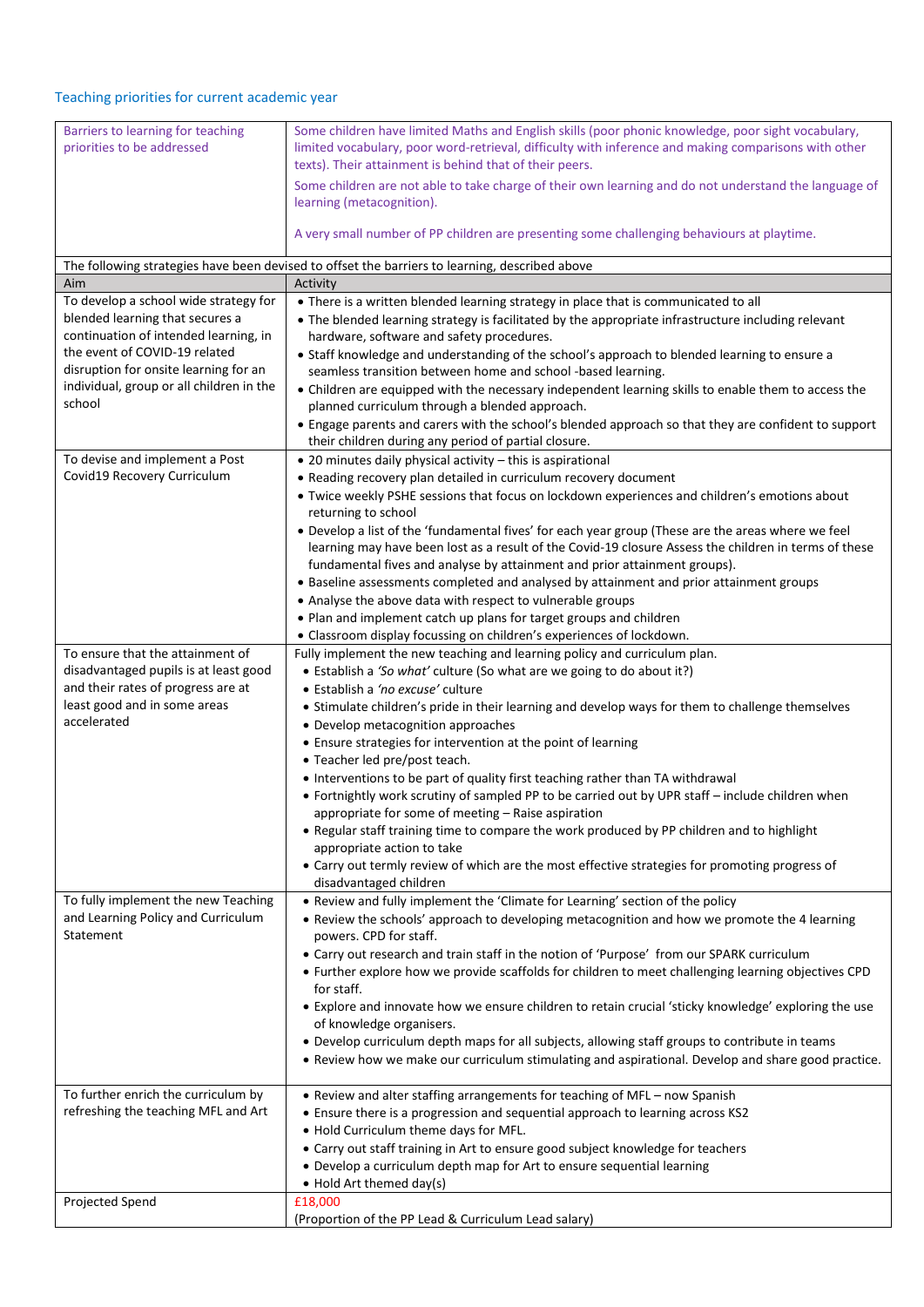# Strategy aims for disadvantaged pupils

| Barriers to learning for these        | Some children eligible for the pupil premium struggle with emotional issues and dealing with           |
|---------------------------------------|--------------------------------------------------------------------------------------------------------|
| priorities to be addressed            | their feelings which in turn impacts on their ability to work successfully.                            |
|                                       | Other factors include                                                                                  |
|                                       | ⋗<br><b>Family tension</b>                                                                             |
|                                       | ➤<br>Low starting points                                                                               |
|                                       | Low self-esteem<br>➤                                                                                   |
|                                       | Low aspiration<br>≻                                                                                    |
|                                       | Poor access to life experiences<br>➤                                                                   |
|                                       | ➤<br>Poor vocabulary and knowledge of the world                                                        |
|                                       | ➤<br>Parental anxiety                                                                                  |
|                                       | The following strategies have been devised to offset the barriers to learning, described above         |
| Measure                               | Activity                                                                                               |
| Priority 1                            | Brighter Futures Through Sport (BFTS) are a charity, who aim to use sport to inspire, raise self-      |
| <b>Brighter Futures Through Sport</b> | esteem and give confidence to every child they work with.                                              |
| Development & Mentoring               | • Continue to deliver a mentoring programme for girls and boys from ages 6-16, with the aim of         |
| Programme                             | improving confidence, supporting school work and raising self-esteem.                                  |
|                                       | • Provide support and activities that develop the skills, confidence and capabilities of each child.   |
|                                       | • The sessions run for 30 minutes and pupils who attend the sessions will do so individually           |
|                                       | or as a group of 3.                                                                                    |
|                                       | • Coaching and mentoring for 22 pupils over a day                                                      |
|                                       | $26$ weeks = £2046                                                                                     |
|                                       | (Autumn term - 13 weeks (£1950-£1854* = £96)                                                           |
|                                       | (*refund due to cease of coaching as a result of Covid-19)                                             |
|                                       | (Spring term - 13 weeks (£1950)                                                                        |
| Priority 2                            | Home Liaison Support Worker - Part time                                                                |
| Home Liaison Support Worker           | Pastoral team proactively monitor the response to parents' evening's invitations and other key         |
|                                       | events, working with administration staff to maximise engagement.                                      |
|                                       | • To work with pupils in receipt of PP. to support their reading                                       |
|                                       | • To ensure targeted pupils make at least expected progress in reading.                                |
|                                       | • To make home visits to families and arrange to meet with them in school.                             |
|                                       | • To address other issues that present difficulties for families that may affect children's success in |
|                                       | school.                                                                                                |
|                                       | • To support a family's full integration into school life.                                             |
|                                       | Sessions run on Tuesday & Thursday = £9269                                                             |
| Priority 3                            | • To provide bespoke family support in order to improve attendance and wellbeing of targeted           |
| Plant-a-seed (PAS)                    | children (through association with Plant a Seed and multi-systemic therapy).                           |
|                                       | • Develop relationship with PAS to improve the attendance and family support/therapy available         |
|                                       | to a range of families in crisis.                                                                      |
|                                       | £8000                                                                                                  |
| Projected spending                    | £19,315                                                                                                |
|                                       |                                                                                                        |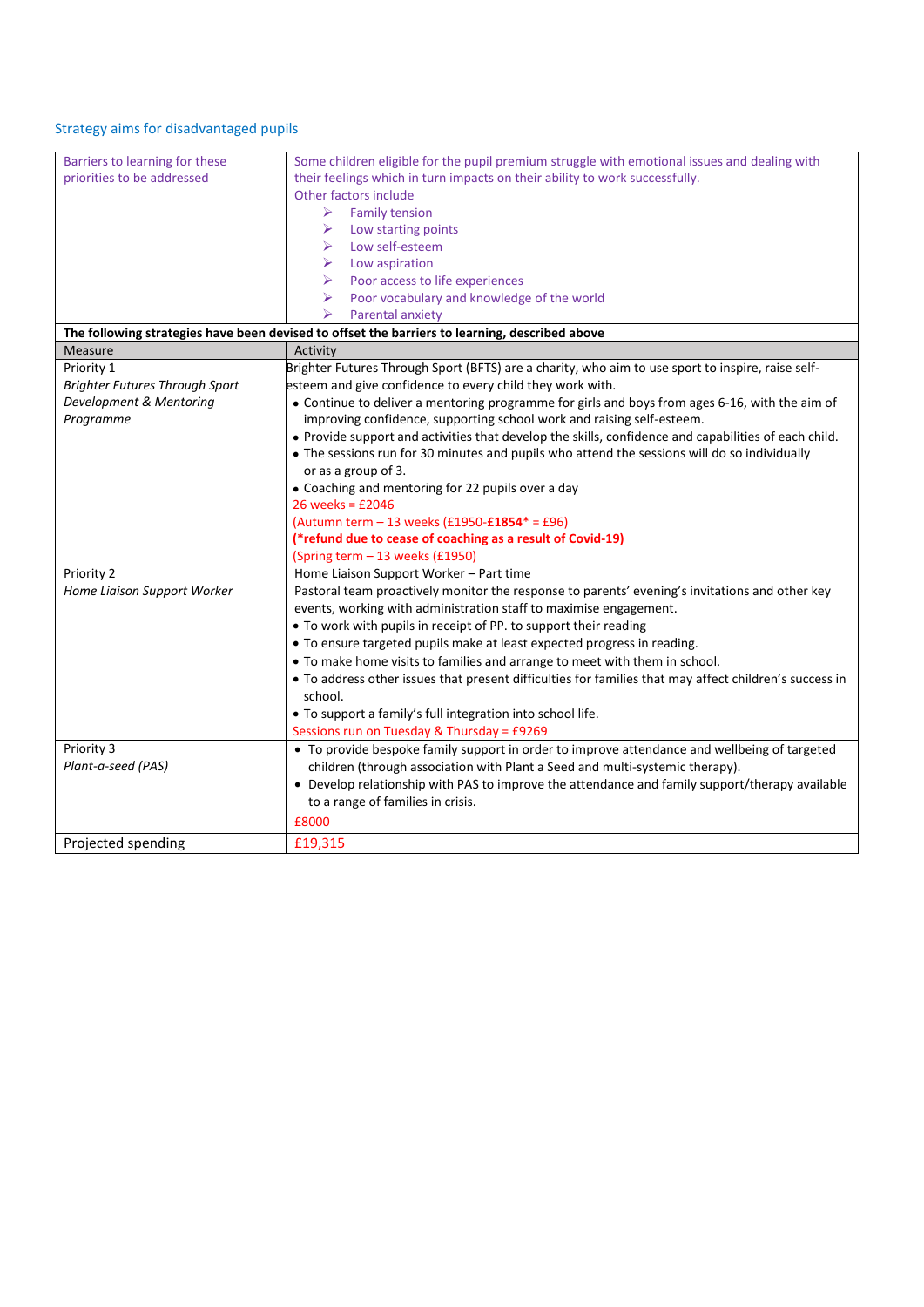## Targeted academic support for current academic year

| Barriers to learning for these<br>priorities to be addressed                                                 |                        |                 | Some children have limited Maths and English skills (poor phonic knowledge, poor sight<br>vocabulary, limited vocabulary, poor word-retrieval, difficulty with inference and making<br>comparisons with other texts). Their attainment is behind that of their peers.<br>Some children are not able to take charge of their own learning and do not understand the<br>language of learning (metacognition). |                                                                                             |               |                           |                           |
|--------------------------------------------------------------------------------------------------------------|------------------------|-----------------|-------------------------------------------------------------------------------------------------------------------------------------------------------------------------------------------------------------------------------------------------------------------------------------------------------------------------------------------------------------------------------------------------------------|---------------------------------------------------------------------------------------------|---------------|---------------------------|---------------------------|
| The following strategies have been devised to offset the barriers to learning, described above               |                        |                 |                                                                                                                                                                                                                                                                                                                                                                                                             |                                                                                             |               |                           |                           |
| <b>Measure</b>                                                                                               |                        |                 |                                                                                                                                                                                                                                                                                                                                                                                                             | Activity                                                                                    |               |                           |                           |
| Priority 1                                                                                                   |                        |                 |                                                                                                                                                                                                                                                                                                                                                                                                             |                                                                                             |               |                           |                           |
| To formulate individual year group targets for each year group based on specific issues and prior attainment |                        |                 |                                                                                                                                                                                                                                                                                                                                                                                                             |                                                                                             |               |                           |                           |
| F <sub>2</sub>                                                                                               |                        | <b>Baseline</b> |                                                                                                                                                                                                                                                                                                                                                                                                             | Target - Summer 2021                                                                        |               | Target - End of Key Stage |                           |
|                                                                                                              | <b>ARE &amp; Above</b> |                 | <b>GDS</b>                                                                                                                                                                                                                                                                                                                                                                                                  | <b>ARE &amp; Above</b>                                                                      | <b>GDS</b>    | <b>ARE &amp; Above</b>    | <b>GDS</b>                |
| Reading                                                                                                      | 0/1                    |                 | 0                                                                                                                                                                                                                                                                                                                                                                                                           | 0/1                                                                                         | 0             | $1/1 = 100\%$             | 0                         |
| Writing                                                                                                      | 0/1                    |                 | 0                                                                                                                                                                                                                                                                                                                                                                                                           | 0/1                                                                                         | 0             | $1/1 = 100\%$             | 0                         |
| Maths                                                                                                        | 0/1                    |                 | $\Omega$                                                                                                                                                                                                                                                                                                                                                                                                    | 0/1                                                                                         | $\Omega$      | $1/1 = 100%$              | 0                         |
| Y1                                                                                                           |                        | <b>Baseline</b> |                                                                                                                                                                                                                                                                                                                                                                                                             | Target - Summer 2021                                                                        |               |                           | Target - End of Key Stage |
|                                                                                                              | <b>ARE &amp; Above</b> |                 | <b>GDS</b>                                                                                                                                                                                                                                                                                                                                                                                                  | <b>ARE &amp; Above</b>                                                                      | <b>GDS</b>    | <b>ARE &amp; Above</b>    | <b>GDS</b>                |
| Reading                                                                                                      | $1/2 = 50%$            |                 | 0                                                                                                                                                                                                                                                                                                                                                                                                           | $1/2 = 50%$                                                                                 | 0             | $1/2 = 50%$               | 0                         |
| Writing                                                                                                      | $1/2 = 50%$            |                 | 0                                                                                                                                                                                                                                                                                                                                                                                                           | $1/2 = 50%$                                                                                 | $\mathbf 0$   | $1/2 = 50%$               | 0                         |
| Maths                                                                                                        | $1/2 = 50%$            |                 | 0                                                                                                                                                                                                                                                                                                                                                                                                           | $1/2 = 50%$                                                                                 | 0             | $1/2 = 50%$               | $\Omega$                  |
| Y2                                                                                                           |                        | <b>Baseline</b> |                                                                                                                                                                                                                                                                                                                                                                                                             | Target - Summer 2021                                                                        |               | Target - End of Key Stage |                           |
|                                                                                                              | <b>ARE &amp; Above</b> |                 | <b>GDS</b>                                                                                                                                                                                                                                                                                                                                                                                                  | <b>ARE &amp; Above</b>                                                                      | <b>GDS</b>    | <b>ARE &amp; Above</b>    | <b>GDS</b>                |
| Reading                                                                                                      | $3/4 = 75%$            |                 | 0                                                                                                                                                                                                                                                                                                                                                                                                           | $3/4 = 75%$                                                                                 | $1/4 = 25%$   | $3/4 = 75%$               | $1/4 = 25%$               |
| Writing                                                                                                      | $3/4 = 75%$            |                 | 0                                                                                                                                                                                                                                                                                                                                                                                                           | $3/4 = 75%$                                                                                 | $1/4 = 25%$   | $3/4 = 75%$               | $1/4 = 25%$               |
| Maths                                                                                                        | $3/4 = 75%$            |                 | $\Omega$                                                                                                                                                                                                                                                                                                                                                                                                    | $3/4 = 75%$                                                                                 | $1/4 = 25%$   | $3/4 = 75%$               | $1/4 = 25%$               |
| Y <sub>3</sub>                                                                                               |                        | <b>Baseline</b> |                                                                                                                                                                                                                                                                                                                                                                                                             | Target - Summer 2021                                                                        |               |                           | Target - End of Key Stage |
|                                                                                                              | <b>ARE &amp; Above</b> |                 | <b>GDS</b>                                                                                                                                                                                                                                                                                                                                                                                                  | <b>ARE &amp; Above</b>                                                                      | <b>GDS</b>    | <b>ARE &amp; Above</b>    | <b>GDS</b>                |
| Reading                                                                                                      |                        | $3/6 = 50%$     |                                                                                                                                                                                                                                                                                                                                                                                                             | $4/6 = 67%$                                                                                 | 0             | $4/6 = 67%$               | $1/6 = 17%$               |
| Writing                                                                                                      | $0/6 = 0$              |                 | 0                                                                                                                                                                                                                                                                                                                                                                                                           | $3/6 = 50%$                                                                                 | 0             | $4/6 = 67%$               | $1/6 = 17%$               |
| Maths                                                                                                        | $3/6 = 50%$            |                 | 0                                                                                                                                                                                                                                                                                                                                                                                                           | $4/6 = 67%$                                                                                 | $\Omega$      | $4/6 = 67%$               | $1/6 = 17%$               |
| Y4                                                                                                           | <b>Baseline</b>        |                 |                                                                                                                                                                                                                                                                                                                                                                                                             | Target - Summer 2021                                                                        |               |                           | Target - End of Key Stage |
|                                                                                                              | <b>ARE &amp; Above</b> |                 | <b>GDS</b>                                                                                                                                                                                                                                                                                                                                                                                                  | <b>ARE &amp; Above</b>                                                                      | <b>GDS</b>    | ARE & Above               | <b>GDS</b>                |
| Reading                                                                                                      | $4/7 = 57%$            |                 | 0                                                                                                                                                                                                                                                                                                                                                                                                           | $4/7 = 57%$                                                                                 | 0             | $4/7 = 57%$               | $1/7 = 14%$               |
| Writing                                                                                                      | $2/7 = 29%$            |                 | $\mathbf 0$                                                                                                                                                                                                                                                                                                                                                                                                 | $4/7 = 57%$                                                                                 | $\mathbf 0$   | $4/7 = 57%$               | 0                         |
| Maths                                                                                                        | $4/7 = 57%$            |                 | 0                                                                                                                                                                                                                                                                                                                                                                                                           | $4/7 = 57%$                                                                                 | $\Omega$      | $4/7 = 57%$               | $2/7 = 29%$               |
| <b>Y5</b>                                                                                                    |                        | <b>Baseline</b> |                                                                                                                                                                                                                                                                                                                                                                                                             | Target - Summer 2021                                                                        |               |                           | Target - End of Key Stage |
|                                                                                                              | <b>ARE &amp; Above</b> |                 | <b>GDS</b>                                                                                                                                                                                                                                                                                                                                                                                                  | <b>ARE &amp; Above</b>                                                                      | <b>GDS</b>    | ARE & Above               | <b>GDS</b>                |
| Reading                                                                                                      | $5/8 = 63%$            |                 | $2/8 = 25%$                                                                                                                                                                                                                                                                                                                                                                                                 | $5/8 = 63%$                                                                                 | $2/8 = 25%$   | $5/8 = 63%$               | $2/8 = 25%$               |
| Writing                                                                                                      | $5/8 = 63%$            |                 | 0                                                                                                                                                                                                                                                                                                                                                                                                           | $5/8 = 63%$                                                                                 | 0             | $5/8 = 63%$               | $1/8 = 12.5%$             |
| Maths                                                                                                        | $5/8 = 63%$            |                 | $1/8 = 12.5%$                                                                                                                                                                                                                                                                                                                                                                                               | $5/8 = 63%$                                                                                 | $1/8 = 12.5%$ | $5/8 = 63%$               | $1/8 = 12.5%$             |
| <b>Y6</b>                                                                                                    |                        | <b>Baseline</b> |                                                                                                                                                                                                                                                                                                                                                                                                             | Target - Summer 2021                                                                        |               |                           | Target – End of Key Stage |
|                                                                                                              | <b>ARE &amp; Above</b> |                 | <b>GDS</b>                                                                                                                                                                                                                                                                                                                                                                                                  | ARE & Above                                                                                 | <b>GDS</b>    | <b>ARE &amp; Above</b>    | <b>GDS</b>                |
| Reading                                                                                                      | $6/9 = 67%$            |                 | $1/8 = 12.5%$                                                                                                                                                                                                                                                                                                                                                                                               | $6/9 = 67%$                                                                                 | $1/8 = 12.5%$ | $6/9 = 67%$               | $1/8 = 12.5%$             |
| Writing                                                                                                      | $5/9 = 56%$            |                 | 0                                                                                                                                                                                                                                                                                                                                                                                                           | $5/9 = 56%$                                                                                 | 0             | $5/9 = 56%$               | 0                         |
| Maths                                                                                                        | $6/9 = 67%$            |                 | $1/8 = 12.5%$                                                                                                                                                                                                                                                                                                                                                                                               | $6/9 = 67%$                                                                                 | $1/8 = 12.5%$ | $6/9 = 67%$               | $1/8 = 12.5%$             |
| Priority 2                                                                                                   |                        | $\bullet$       |                                                                                                                                                                                                                                                                                                                                                                                                             | Review line management of TAs                                                               |               |                           |                           |
| To further clarify the role of Teaching                                                                      |                        | $\bullet$       |                                                                                                                                                                                                                                                                                                                                                                                                             | Build on work from last year and ensure system for appraisal and training is more effective |               |                           |                           |
| Assistants in school                                                                                         |                        | $\bullet$       |                                                                                                                                                                                                                                                                                                                                                                                                             | Clear demarcation of duties identified                                                      |               |                           |                           |
|                                                                                                              |                        | $\bullet$       |                                                                                                                                                                                                                                                                                                                                                                                                             | Ensure consistency of practice and hold training for staff on target setting & setting up   |               |                           |                           |
| provision maps and scaffolding within the classroom                                                          |                        |                 |                                                                                                                                                                                                                                                                                                                                                                                                             |                                                                                             |               |                           |                           |
| Priority 3                                                                                                   | $\bullet$              |                 | Develop individual behaviour plans for a very small number of children                                                                                                                                                                                                                                                                                                                                      |                                                                                             |               |                           |                           |
| To implement behaviour plans for                                                                             | $\bullet$              |                 | Further develop strategies to ensure praise is given 10:1                                                                                                                                                                                                                                                                                                                                                   |                                                                                             |               |                           |                           |
| individual children                                                                                          |                        |                 |                                                                                                                                                                                                                                                                                                                                                                                                             |                                                                                             |               |                           |                           |
|                                                                                                              |                        |                 |                                                                                                                                                                                                                                                                                                                                                                                                             |                                                                                             |               |                           |                           |
| Projected spending                                                                                           | £18,978                |                 |                                                                                                                                                                                                                                                                                                                                                                                                             |                                                                                             |               |                           |                           |
|                                                                                                              |                        |                 |                                                                                                                                                                                                                                                                                                                                                                                                             | (TA salaries to support the above)                                                          |               |                           |                           |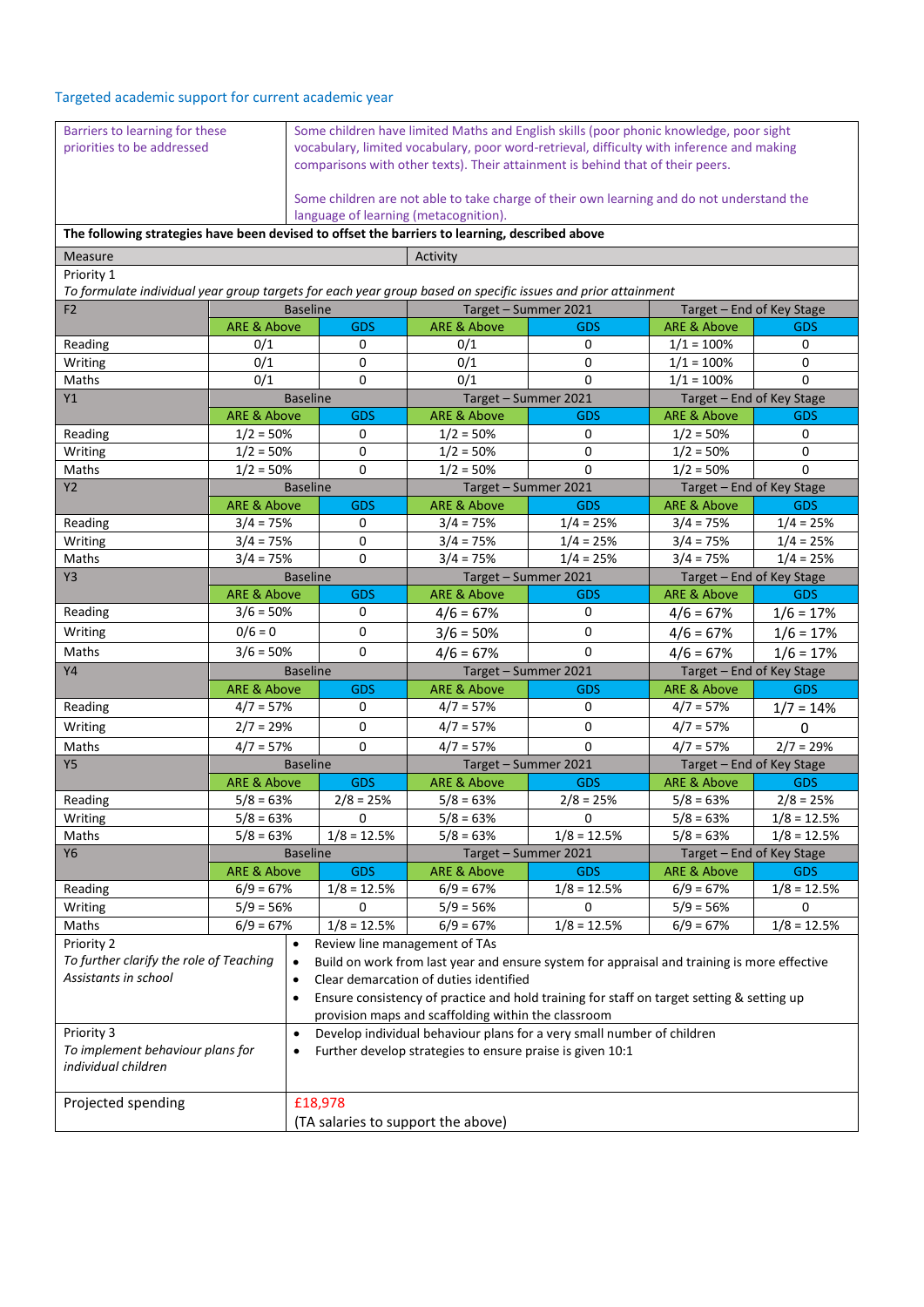| Barriers to learning for these priorities to<br>be addressed                                                | Lack of parental capacity could prevent pupils taking part in extra-curricular and<br>enrichment activities outside of the classroom day and school day. This could also<br>impact the quality of parental support at home.                                                                                                                                                                              |  |  |  |  |
|-------------------------------------------------------------------------------------------------------------|----------------------------------------------------------------------------------------------------------------------------------------------------------------------------------------------------------------------------------------------------------------------------------------------------------------------------------------------------------------------------------------------------------|--|--|--|--|
|                                                                                                             | Parental engagement/capacity to support with their child's school work is less likely<br>than pupils not eligible for pupil premium.                                                                                                                                                                                                                                                                     |  |  |  |  |
|                                                                                                             | The attendance of children eligible for Pupil Premium is sitting below that of children<br>not eligible for Pupil Premium.                                                                                                                                                                                                                                                                               |  |  |  |  |
|                                                                                                             | The following strategies have been devised to offset the barriers to learning, described above                                                                                                                                                                                                                                                                                                           |  |  |  |  |
| Measure                                                                                                     | Activity                                                                                                                                                                                                                                                                                                                                                                                                 |  |  |  |  |
| Priority 1<br>There is no barrier to children attending<br>enrichment and extra - curricular<br>activities. | • Funding used to provide enrichment opportunities to PP pupils. To include<br>attendance at residential visits, after -school clubs, specific enrichment<br>experiences<br>• Ensure all PP children are involved in extra-curricular activities and attend<br>trips and residential visits<br>• Termly analysis of extra-curricular uptake by PP Lead.                                                  |  |  |  |  |
| Priority 2<br>Attendance of the PP pupils will be at<br>least in line with their peers.                     | . Weekly attendance tracking of pupils eligible for PP.<br>• Analysed weekly and in more detail monthly<br>• Absence followed up from the first morning of absence. Traffic Light letters sent<br>when attendance concerns are raised.<br>• Face-to-face meetings with parents/carers by Attendance Officer.<br>. Referral for more serious cases. Introduction of fining for holidays during term time. |  |  |  |  |
| Projected spending                                                                                          | £4000                                                                                                                                                                                                                                                                                                                                                                                                    |  |  |  |  |

#### Monitoring and implementation

| Measure          | Activity                                                                            |
|------------------|-------------------------------------------------------------------------------------|
| <b>Teaching</b>  | Learning walks                                                                      |
|                  | Work/Book scrutiny                                                                  |
|                  | Pupil interviews                                                                    |
|                  | Termly meetings with PP lead and HT and updates at every SDC meeting                |
|                  | <b>CPD Opportunities for staff</b>                                                  |
| Targeted support | Monitoring of support to ensure that the pupils receive the assistance they need to |
|                  | close gaps in their learning.                                                       |
|                  | Behaviour incidents are monitored and reported                                      |
| Wider strategies | BFTS - Scaling Radar for individual pupils completed by staff.                      |
|                  | HLW - Review of targets set termly. Fortnightly meetings to discuss strategies and  |
|                  | issues which may arise. Chronology of sessions completed weekly.                    |

### Pupil Voice – Autumn Term 2020 – Pupil Premium Pupil Wellbeing Survey Results

All 36 pupils eligible for pupil premium were surveyed, through the online form. 1 pupil, who has an EHCP completed the survey with his TA. Below is a summary of the results. There was also an opportunity for pupils to express: what the like most about school, what they like least about school, how we can make them feel safe in school and what they would like to change about school.

|    |                                                                              | Yes | No       | Don't |
|----|------------------------------------------------------------------------------|-----|----------|-------|
|    |                                                                              |     |          | Know  |
| 1  | enjov school                                                                 | 83% | 6%       | 11%   |
| 2  | am happy to be back in school now that school has reopened                   | 81% | 11%      | 8%    |
| 3  | I feel safe in school                                                        | 72% | 11%      | 17%   |
| 4  | I know what to do if I feel unhappy or unsafe                                | 78% | 6%       | 14%   |
| 5  | If you had a question, would you be worried about asking a teacher?          | 17% | 69%      | 14%   |
| 6  | If you had a problem, would you be worried about telling a teacher?          | 22% | 78%      | 0     |
| 7  | There are people in school who I can talk to if I am worried about something | 86% | 6%       | 6%    |
| 8  | Teachers help me to do my best                                               | 94% | $\Omega$ | 6%    |
| 9  | My teachers give me challenging work                                         | 61% | 11%      | 28%   |
| 10 | Teachers make sure that I understand things                                  | 89% | $\Omega$ | 11%   |
| 11 | Teachers listen to me in lessons                                             | 81% | 17%      | 2%    |
| 12 | I learn a lot in lessons                                                     | 86% | 3%       | 11%   |
| 13 | am expected to work hard                                                     | 83% | 17%      | 0     |